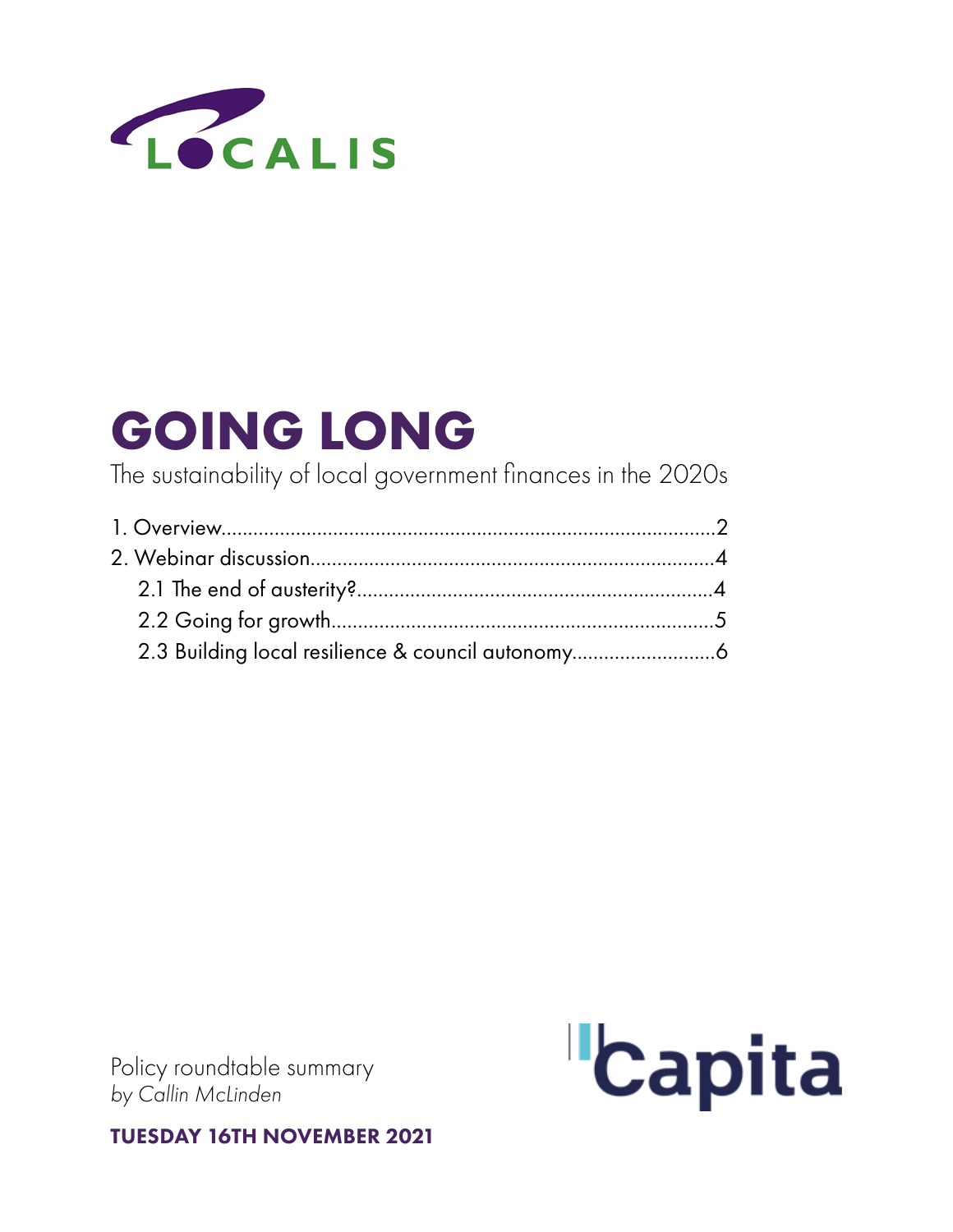## 1. Overview

### *Context: Spending Review 2021*

In the run-up to the Autumn Budget, the expectation was that expenditure tramlines had already been marked out by the earlier promises made to protect funding for defence, education, and health service budgets.

On the face of it, this immediately looks like the most favourable budget/spending review for a decade. The initial take on the chancellor's statement must lead with the unexpectedly large increase in day-to-day revenue expenditure, an increase of £150bn (3.8% in real terms) to departmental budgets over parliament.

For local government, the work starts now in poring over the Treasury Red Book and supporting documents to see how the announcement might translate to future local government financial settlements, in an environment of increased staff wages and rising national insurance costs. After the lost decade of the 2010s, officers will be examining how this new money affects the trajectory of council spending power over the next decade for the delivery of popular, everyday public services from bin collection and road maintenance and what this means for locally-funding children and adult's social care.

Local government as a necessary engine with a meaningful role for achieving the ambitions of levelling up on the ground is still a possibility . Alongside the litany of key constituencies namechecked by the chancellor in his Budget statement, the capital financing of improving infrastructure – digital, physical, or social – is another skein to be studied.

If 'Levelling Up' is to run as a golden thread through the Exchequer's strategic public finance settlement, there will be a need to unpick locally the individual strands from the likes of the £1.7bn Levelling Up Fund and UK Shared Prosperity Fund to see how much cloth there is to be cut to restore pride in the places people call home. This portends more of the same 'tournament financing' which binds senior local government officers as full-time bidders for pots. The questions remain:

- *• will this investment, in housing or other spheres, deliver good and clean growth?*
- *• will the framework to support our long-term plan for growth make this money pay dividends?*
- *• will the economic strain of meeting today's promises put a hard squeeze on national resources by the time of the next parliament?*

In this context, 'Going Long' served as a roundtable discussion for local government leaders to debate the implications of the 2021 spending review for local government's ability to deliver for people and place.

Localis is grateful for the input and insight provided by the roundtable's attendees, who have been listed overleaf. The roundtable series was kindly funded by Capita who have had no involvement in either the content of the meeting agenda or this report.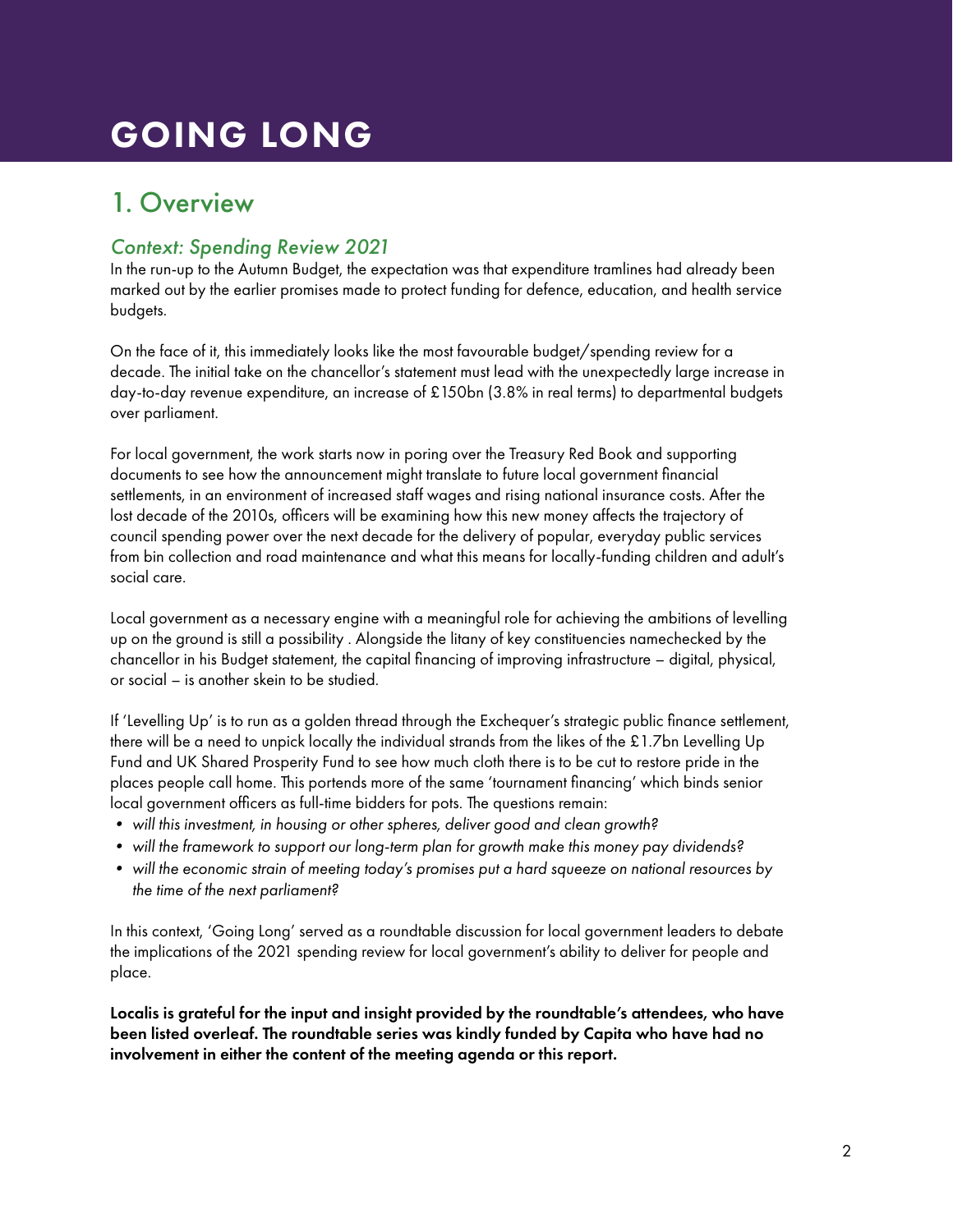### *Roundtable agenda*

With this context in mind, the roundtable considered the following topics and questions:

*• The end of austerity? What will the 2021 Spending Review mean further down the line*  for the provision of reformed local public services and opportunities to deliver better and more *responsively?*

*•Going for growth. Given the government's commitment to building up regional economies, does the spending review provide enough financial and policy headroom to achieve this?*

*• Building local resilience. Does the spending review and – when finally published, the Levelling Up White Paper – provide scope, or a viable direction, for councils to learn lessons from the pandemic to create resilience at the level of place and community?*

*• Councils can do it for themselves. To what extent can councils exploit their own assets or make use of their convening power to locally-fund vital services and social infrastructure or otherwise ensure local priorities are met?*

### *Panellists*

A range of national and local experts were invited to the panel to lend their thoughts on the challenges and opportunities presented by the push to local growth and regional development encapsualted in the levelling up agenda:

- *• Chris Chapman, Director of Finance & IT, Bradford Council*
- *• Geoff Little, Chief Executive, Bury Council*
- *• Paul Abraham, Managing Director of Local Public Service, Capita*
- *• Andrew Lewis, Chief Executive, Cheshire West and Chester Council*
- *• Andrew Burns, Associate Director, CIPFA*
- *• Tracie Langley, Chief Operating Officer (S151), Cornwall Council*
- *• Adrian Osborne, Head of Strategic Finance & Insight, Essex County Council*
- *• Jonathan Werran, Chief Executive, Localis*
- *• Tom Wilkinson, Deputy City Treasurer, Manchester City Council*
- *• Steve Richardson, DIrector, Finance and Resources, Milton Keynes Council*
- *• Peter Shakespear, Corporate Director, Resources, South Staffordshire Council*
- Mike Harris, Executive Director, Business Services/Deputy Chief Executive, Southampton City *Council*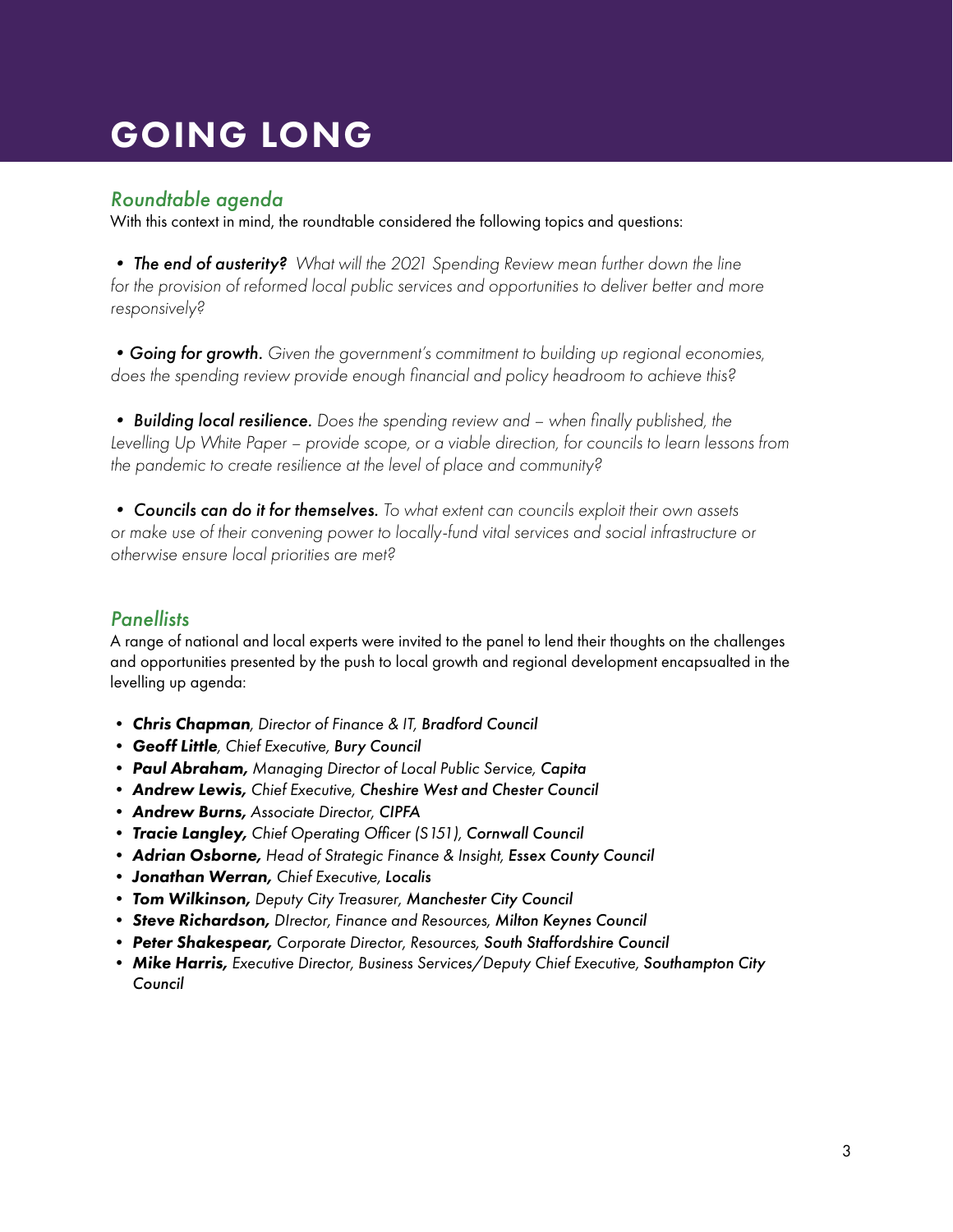## <span id="page-3-0"></span>2. Roundtable Discussion

Each agenda item was posed to the group by Jonathan Werran, as meeting moderator, and attendees were invited to contribute. The following is a write-up of key contributions for each topic.

### *2.1 The end of austerity?*

#### *Uncertainty*

The sector cannot be sure the most recent spending review will be good for them, until the details of a settlement and its allocation are laid out. There are still unanswered questions – regarding bonuses, distribution, methodologies, and processes – that leave the sector still very much uncertain and insecure funding-wise. Only then will it be known how the rhetoric of levelling up and more promised funding turns out in practice through the settlement.

In the meantime, it was felt the significant level of uncertainty would make it difficult for local authorities to be innovative, to present and capture investment opportunities, or plan beyond the one-year of confirmation, towards the two-year indicative process laid out.

It has been alluded to that a wave of regional funding will be issued once the Levelling Up White Paper is published. Delay in publication - the paper was scheduled for release in early autumn 2020 compounds uncertainty even further, and tournament-style funding pools are working antithetically to addressing the gaps identified by 'levelling up'. Residents are left with the perception from government rhetoric around 'levelling up' that there is more money circulating for councils that is somehow not reaching them. Instead, in operational reality, councils are still faced with having to raise tax or cut services to cover costs. Whilst the most recent spending review may have at first seemed better than what was expected, ultimately the sector feels as though it was 'front-loaded'. The 'cast-flat' approach to allocation over the course of two to three years will end up with some larger authorities gaining under £1m at the end of multiple funding streams – but nothing like the largesse suggested.

#### *Relevant pressures*

Given the financial impact of COVID-19 and an ongoing funding crisis surrounding social care, the numbers and process laid out in the spending review so far does not seem to cover the full spectrum of demand. Demographic pressures will compound these issues in the long run too. Furthermore, the impact of inflation cannot be underestimated. As a factor it has wiped out, a contributor noted, the entirety of their authority's savings. Simply changing the cap and threshold of social care spend is nowhere near enough; adult social care, as such a dominant public service market, requires and demands proper investment.

As a sector, local government remains a long way away from managing to hold its own fundingwise and is realistically looking at deep service cuts in some areas – shattering any optimism about the 'end of austerity'. Other barriers – including health, skills & education, and employability – stand as huge strategic issues that require medium to long-term financial planning from local authorities, something that is made extremely difficult by the still short-term funding arrangements of the spending review. These issues need addressing by a more considerable injection of funding at the local level – to modernise and reform public services at the level of place.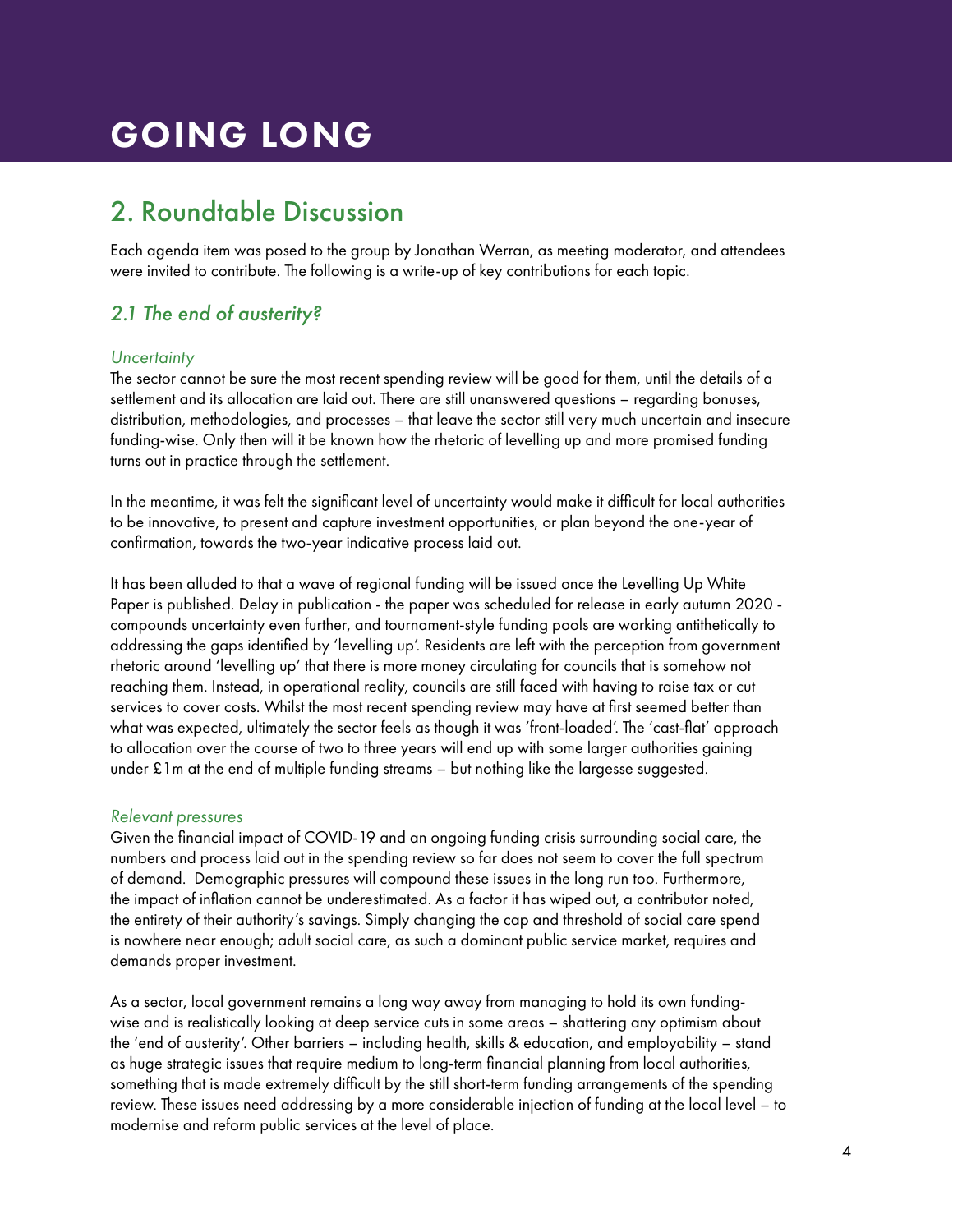#### <span id="page-4-0"></span>*Lack of local nuance*

The increased funding envelope is certainly welcome. A key assumption of the spending review is that all councils should be able to maximise their council tax raising powers. However, increasing council tax charges is a huge, insuperable political issue at local level. The ability to raise council tax beyond the three percent threshold is politically unviable – especially considering taxes nationally are historically high already. Yet adult social care and other pressures will demand either minimal 3% council tax increases or deep service cuts or a combination of both. Neither of which suggest 'levelling up' in action. Nonetheless, the willingness to turn the taps on in terms of capital expenditure for physical infrastructure and local economic growth was welcomed and seen as a key opportunity for the sector to pressure the government to go further.

Furthermore, there are concerns that the levelling up agenda will fail to achieve the granularity necessary for placemaking nuance and discretion if funding is not distributed more equitably, reaching the lowest tiers of government. If it is not approached on a similar basis, the risk is that levelling up 'gaps' will broaden and stuck places will remain left behind.

### *2.2 Going for growth*

#### *Discretionary allocation*

'Tournament financing', whether replacing ERDF and European funding or as part of further 'levelling up' settlements, is developing an unhealthy competitiveness in the sector that will result in places less able to collect and collate evidence of their own deprivation less likely to receive funding. This is something antithetical to the stated goals of levelling up.

The key issue is that this does not build long-term coherence and opens the government wide open to such accusations of clientelism and disempowerment of local government. Too often, recent funding pots have been seen to implicitly support individual MPs rather than a drive toward genuine placemaking. There is a sense that local authority growth and infrastructure projects are being mediated through ministerial discretion and MP's offices.

Despite negativity, there have been gains around the UK Shared Prosperity, Levelling Up and Towns Deal funds. Despite their competitive nature, they have encouraged some places to become more strategically aligned with one another - with local authorities working in partnership with stakeholders across education, health, business, and the wider public sector.

To be able to deliver against funding, places have had to demonstrate that all local partners are on board. Many local authorities have stated that before tournament rounds of funding and COVID-19 pressures, they did not have these kinds of relationships. These have engendered a strength of feeling that has raised their local voice – which has been of significant tactical importance for supporting strategic goals. However, ultimately this can mean 'elbowing' out other, sometimes neighbouring localities to gain funding, which is not helpful for levelling up the sector and left behind places. Those who benefit become enthusiastic, and those who do not become aggrieved with a system that has had accusations of having too much civil service discretion and political bias.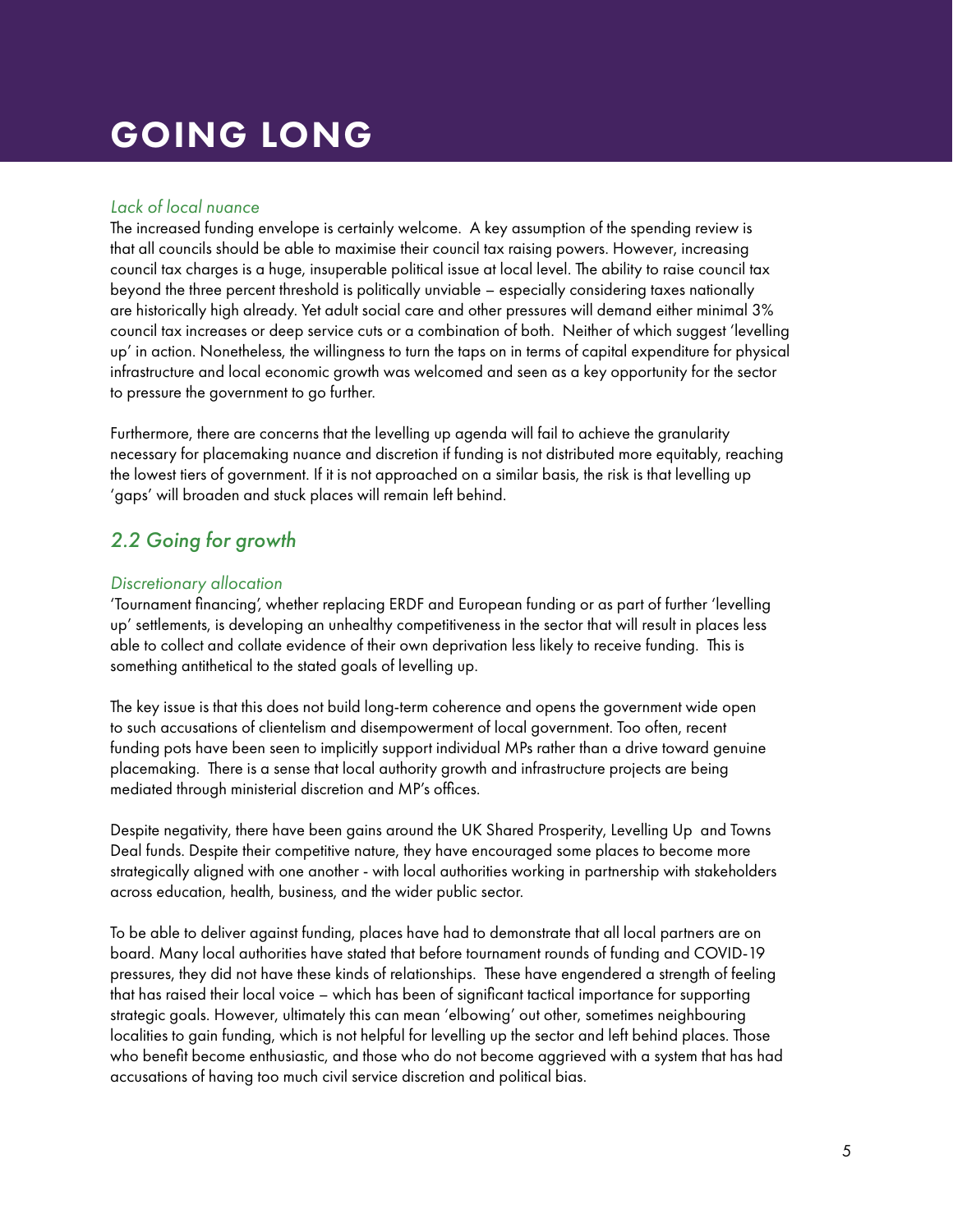#### *Financial headroom*

The sector is not convinced of increased financial headroom. There are revenue gaps in terms of social infrastructure that remain far too big and dominant. 'Levelling Up' is largely understood as a capital investment from central government, rather than revenue investment. Down this route, a contributor argued, it is unlikely that there would ever be sufficient to achieve the stated levelling up goals. However, the sector is being driven down a path where they are competing for ever-decreasing cashpots, nonetheless.

Participants expressed the view that the spending review merely spelled a continuation of centralised, unsustainable capital grant arrangements that fail to recognise and get to grips with the scale and complexity of funding capital investment in the UK. There is an ever pressing need to come up with a funding allocation system that is cross-sectoral, long-term, transparent, and built with the budgets of all tiers of government in mind.

Beyond central government funding, there is the prudential code and relevant borrowing mechanism. Many at the event felt as though the power of this reform is being underestimated by the sector. There is a need to try to strengthen its ability and have it still remain permissive. However, the current notion of investments being proportionate, based on how much an authority is borrowing compared to the size of the authority's ability to repay, was seen as restrictive. It was argued that the code needs to become more permissive if it is to enable growth in the medium to long-term.

#### *Policy headroom*

Regarding the policy headroom, the picture is slightly more optimistic. As newly appointed secretary of state, Michael Gove has spoken of local leadership, better services, and pride of place when asked what levelling up means. It was asserted that any headroom that was developing emerged as a result of central policy being so 'messy'. However, this has advantages; policy – whether devolution, planning, or whatever else – is regarded as incoherent centrally, the sense has grown around the upcoming levelling up white paper that it has become a conflation of many policy strands. This leaves local government in a strong position to fill the gaps and pursue innovative solutions locally. Make no mistake, they must still be enabled and supported to do this across the sector and successfully – but the policy space is there. Local areas are well placed to make the right decisions about finance and policy, and outcomes would improve if they were trusted by central government to do so.

Local government has the convening power and a strong track record in leading transformative change. The key worry is that government only sees this as evident as far as combined authorities but are less enthusiastic about those areas of the country that are not yet part of such strategic growth arrangements. A particpant noted that there is a need for innovation nationally, to recognise that there is a funding crisis and challenge the regurgitation of stale approaches and arguing over who gets to hold the reins of power.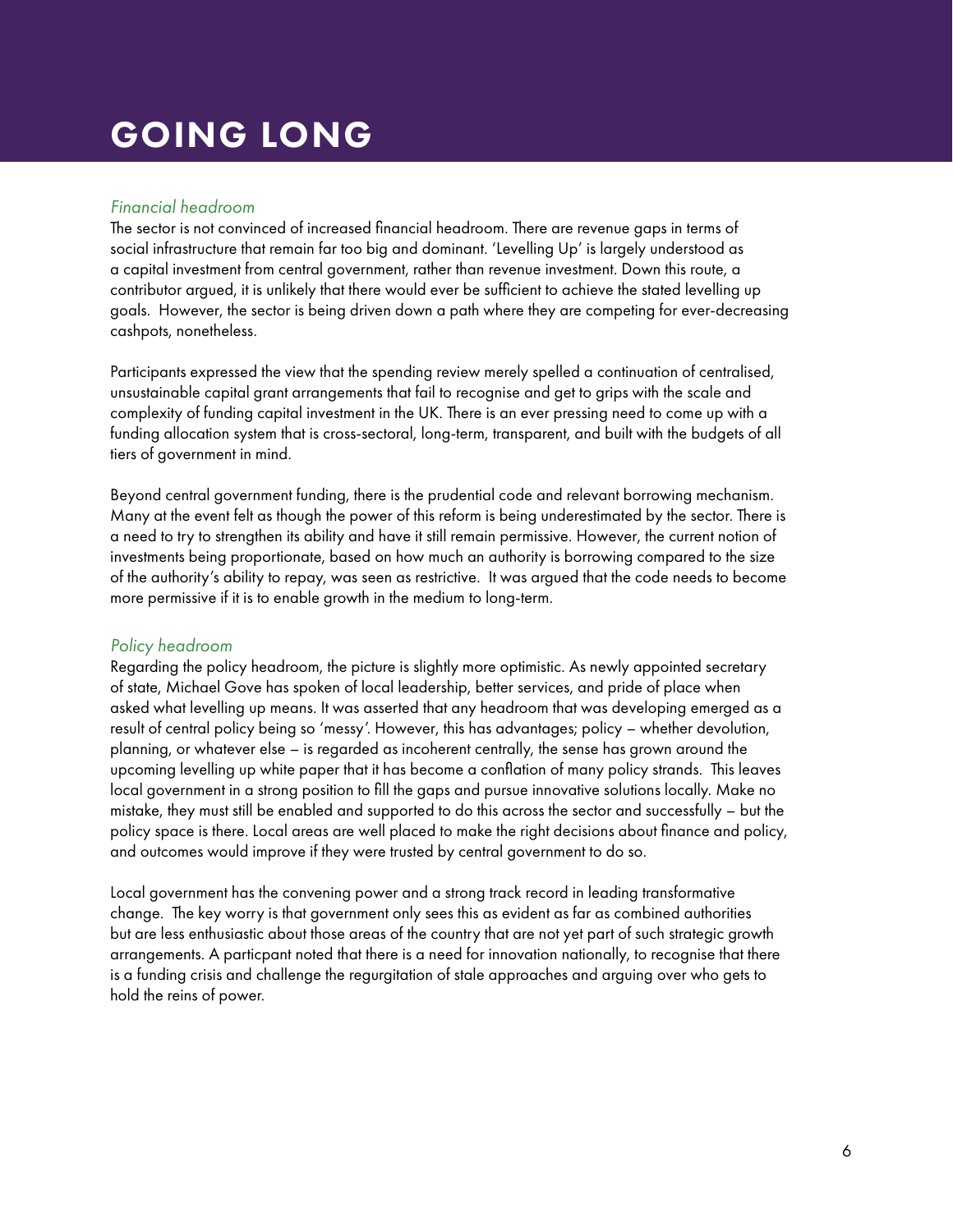### <span id="page-6-0"></span>*2.3 Building local resilience and council autonomy*

#### *Identifying the 'left-behind'*

Articulated by local finance leaders, the first step to building local resilience is to identify the issues most acutely faced by communities that must be addressed by the levelling up agenda. What these issues all tend to boil down to is deprivation and poverty, and how best to get people who are struck by poverty and crisis to lead better lives. This involves identifying what types of social infrastructure are lacking most and which places are most in need of – so that those most left behind do not have to rely on the NHS and adult social care for support when things get particularly bad. From this, local partners can be brought on board and the private sector, with investable assets, can be brought into the fray, also serving to drive skills and economic growth locally. Councils cannot do this on their own, but as strong convenors for holding the ring. If they are to settle and thrive into this convenor role to tackle community issues, then they need greater power and investment.

#### *Pandemic lessons*

The long-term lessons of COVID-19 will be key to building local resilience going forward. The pandemic demanded a better alignment of local public services through healthcare, businesses, universities, and other anchor institutions coming together to handle the crisis as it unfolded, make better use of data and evidence, to ensure that resources and services are being allocated more effectively and efficiently.

Over the course of COVID-19, there was a period where central government subverted normal rules – whether this was regarding business grants, covering loss of income – whilst local government proved itself capable in the delivery of PPE and vaccination uptake. The ability of local government to be autonomous and make good, swift decisions was demonstrated and the sector needs to be able to make the case for increased financial autonomy.

With the pandemic opening new potential ways of remote education and working, councils will be key to linking communities with opportunities and partners locally and outside of urban centres. Linking different businesses and attracting inward investment requires a level of visibility and social value nuance that the sector is not accustomed to – particularly districts. Achieving this visibility and pursuing social value can unlock positives for communities and will furthermore develop a broader measure of what value means to people and places. This will represent a strong link between inclusive growth and alleviating poverty.

Furthermore, COVID-19 placed emphasis on inequality and needing to understand the needs of localities on a neighbourhood-by-neighbourhood, demographic basis. Detailed statistics, models, and evidence bases have been developed off the back of necessarily strengthened relationships between local stakeholders, and between local and central government. One of the positive features of receiving multiple grants is that the money has had to be used for specific purposes. In working to ensure that it gets to those most in need, councils have had to work closely with a variety of local partners and think much harder regarding data and targeting.

Participants also identified that integration between health and social care as well as reorganisation of local government more generall were areas of great opportunity. A developing emphasis on integrated